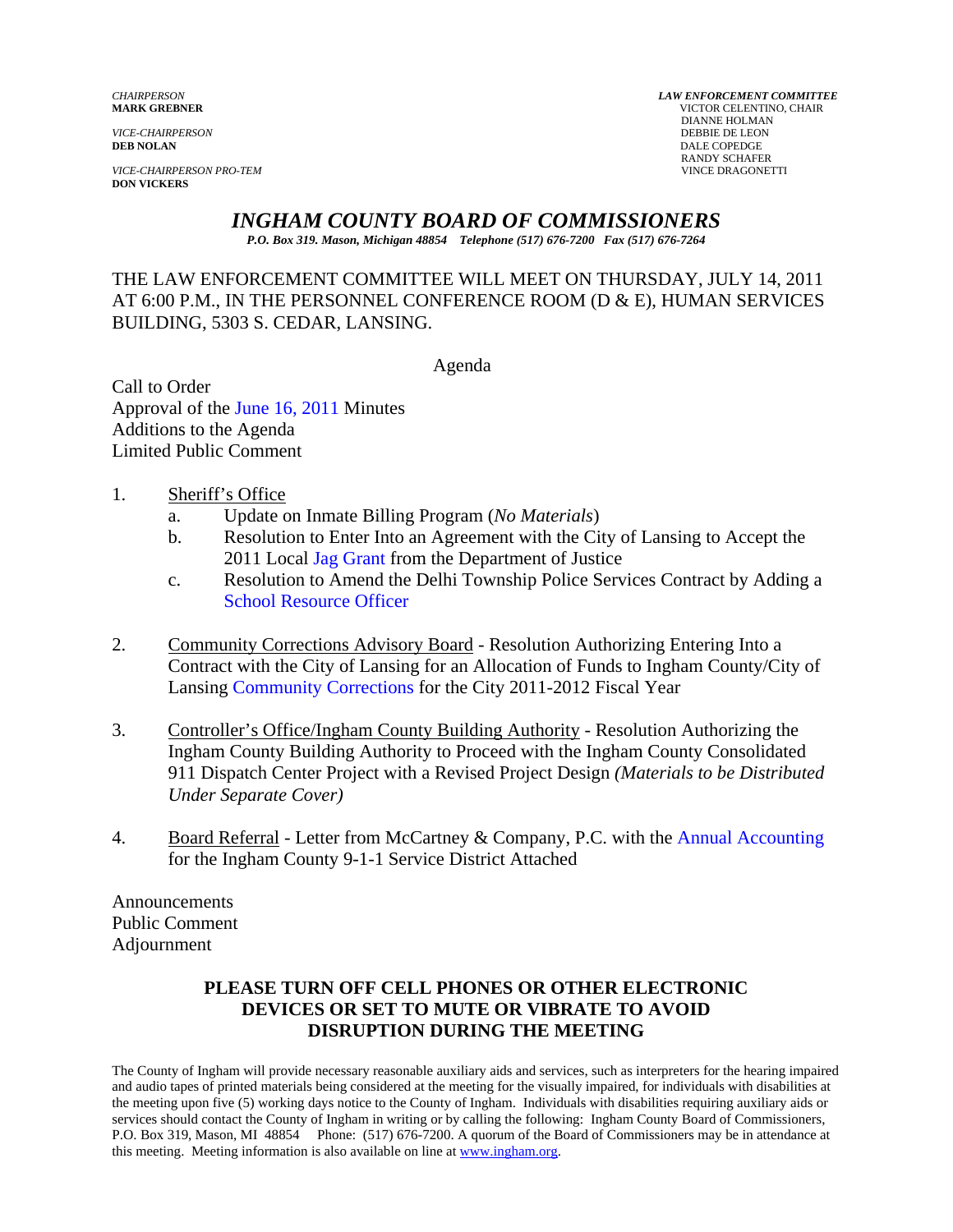#### LAW ENFORCEMENT COMMITTEE June 16, 2011 **Minutes**

<span id="page-1-0"></span>

| <b>Members Present:</b> | Victor Celentino, Dianne Holman, Debbie De Leon, Dale Copedge,<br>Randy Schafer, Vince Dragonetti, and Board Chairperson Grebner |
|-------------------------|----------------------------------------------------------------------------------------------------------------------------------|
| Members Absent:         | <b>None</b>                                                                                                                      |
| Others Present:         | John Neilsen, Mary Sabaj, Jim Webster, Bryian Bobo, and others                                                                   |

The meeting was called to order by Chairperson Celentino at 6:00 p.m. in the Personnel Conference Room "D & E" of the Human Services Building, 5303 S. Cedar Street, Lansing.

Approval of the June 2, 2011 Minutes The June 2, 2011 Minutes were accepted as amended.

The Minutes were amended to reflect the conversation between Comm. Dragonetti and Chief Deputy Harless as follows:

"Comm. Dragonetti asked the reason for establishing a fee to issue a certificate of registration for a Precious Metal and Gem Dealer License. Chief Deputy Harless explained that a former police officer and fire arms dealer asked for a certificate."

After the approval of the minutes, as amended, Comm. Celentino provided the Committee with a meeting announcement for the Controller's 2012 Budget Review Schedule. The meeting will be held on Tuesday, June 28, 2011 from 9:30 a.m. to 11:55 a.m. and located at the Hilliard Building, Conference Room B.

Additions to the Agenda

3. Late – Update Mr. Neilsen on the 911 Consolidation

Limited Public Comment None.

- 2. Community Corrections Advisory Board
	- b. Resolution Authorizing Submission of a Grant Application and Entering into a Contract with the Michigan Department of Corrections for Ingham County/City of Lansing Community Corrections and Authorizing Entering into Subcontracts for Community Corrections Programs for FY 2011-2012

MOVED BY COMM. COPEDGE, SUPPORTED BY COMM. SCHAFER, TO APPROVE THE RESOLUTION AUTHORIZING SUBMISSION OF A GRANT APPLICATION AND ENTERING INTO A CONTRACT WITH THE MICHIGAN DEPARTMENT OF CORRECTIONS FOR INGHAM COUNTY/CITY OF LANSING COMMUNITY CORRECTIONS AND AUTHORIZING ENTERING INTO SUBCONTRACTS FOR COMMUNITY CORRECTIONS PROGRAMS FOR FY 2011-2012.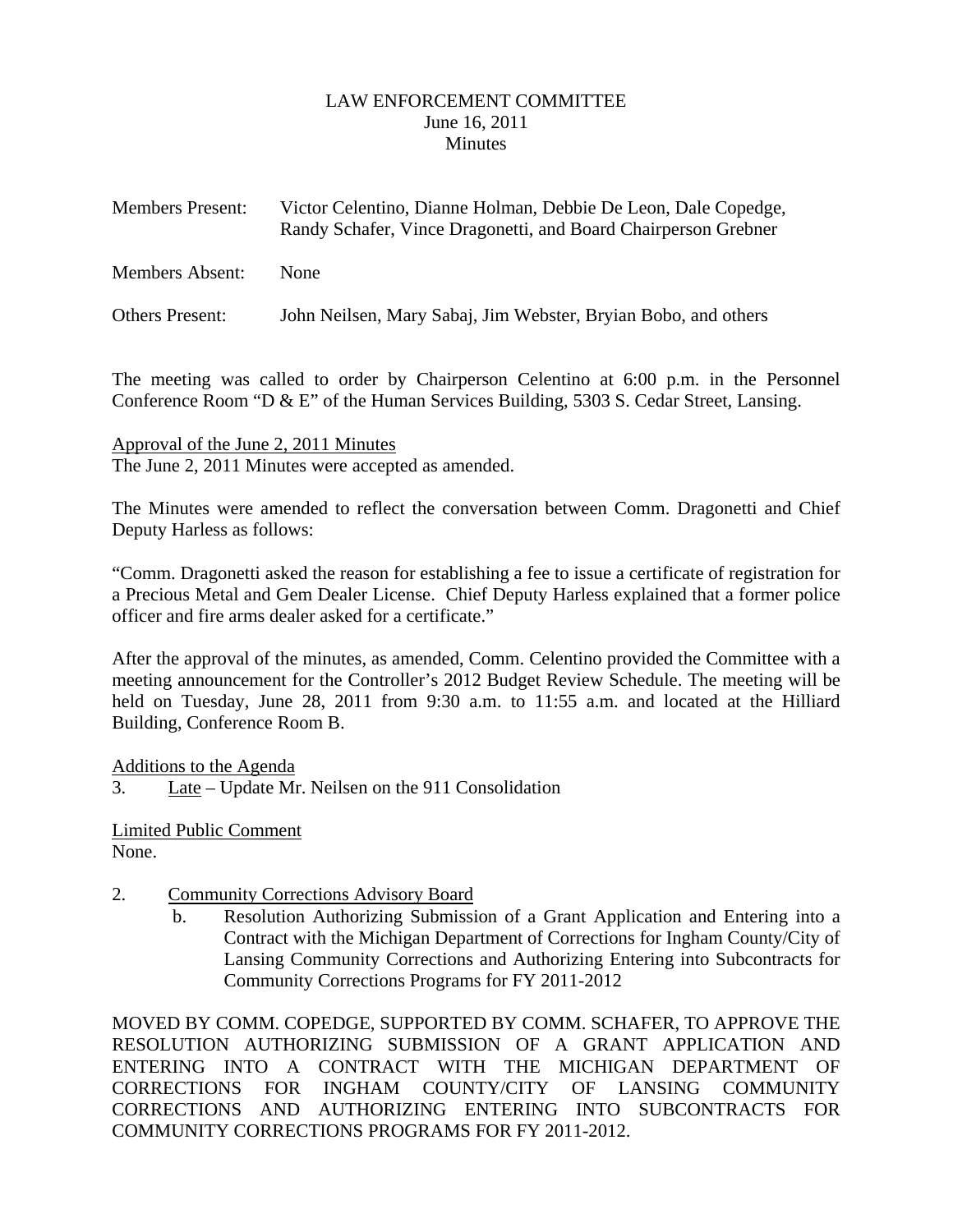#### MOTION CARRIED UNANIMOUSLY.

1. Interviews - Community Corrections Advisory Board

The Committee interviewed Cynthia Johnson for the Community Corrections Advisory Board's Adult Probation vacancy.

MOVED BY COMM. DELEON, SUPPORTED BY COMM. SCHAFER, TO APPOINT CYNTHIA JOHNSON TO THE COMMUNITY CORRECTIONS ADVISORY BOARD.

### MOTION CARRIED UNANIMOUSLY.

(Comm. Grebner arrived at 6:04 p.m.)

- 2. Community Corrections Advisory Board
	- a. Presentation on Jail Utilization Data, Mary Sabaj *(Materials to be Handed Out at the Meeting)*

Mr. Neilsen briefed the Committee on the jail capacity and number of beds leased after a jail post closing.

Ms. Sabaj and Mr. Webster provided a "Jail Utilization" handout dated June 16, 2011 to the Committee.

Ms. Sabaj overviewed the numbers related to capacity, average daily population, overcrowding, and number of releases. She explained the decline in jail bookings, jail bookings to early releases and possible contributing factors for the jail population decline, as well as, the seasonal increases in jail population.

Ms. Sabaj stated that in 2009 the Sentinel Electronic Monitoring (EM) Program was implemented, in 2010 federal grant funds were available to cover the cost of electronic monitoring of indigent offenders, and as of April 2011 due to the EM grant fund depletion new enrollments were terminated. She noted the grant funds assisted in managing resources, but expects the funds could be available until February 2012. Comm. De Leon asked how much the grant was for and how long the grant funds have lasted. Ms. Sabaj stated \$115,669 and from October 2010 to February 2012, estimated.

Ms. Sabaj noted that in 2011 a Pretrial Services Investigator position and community supervision component were added for pretrial defendants. Also, in 2011 the local jail beds were reduced from 472 to 408. There was a brief discussion of electronic monitoring in lieu of jail time, a reduction of jail time and the cost of electronic monitoring versus jail beds. Ms. Sabaj stated she is working on a proposal that would lower the County daily rates. The conversation continued to include the rates paid for leasing beds and reimbursement income. Comm. Grebner, Comm. Schafer and Comm. Dragonetti expressed their concern of overhead costs. Mr. Neilsen stated that the daily rate takes into consideration all expenses including for example the structure and administrative costs. He also noted that there is competition to lease beds.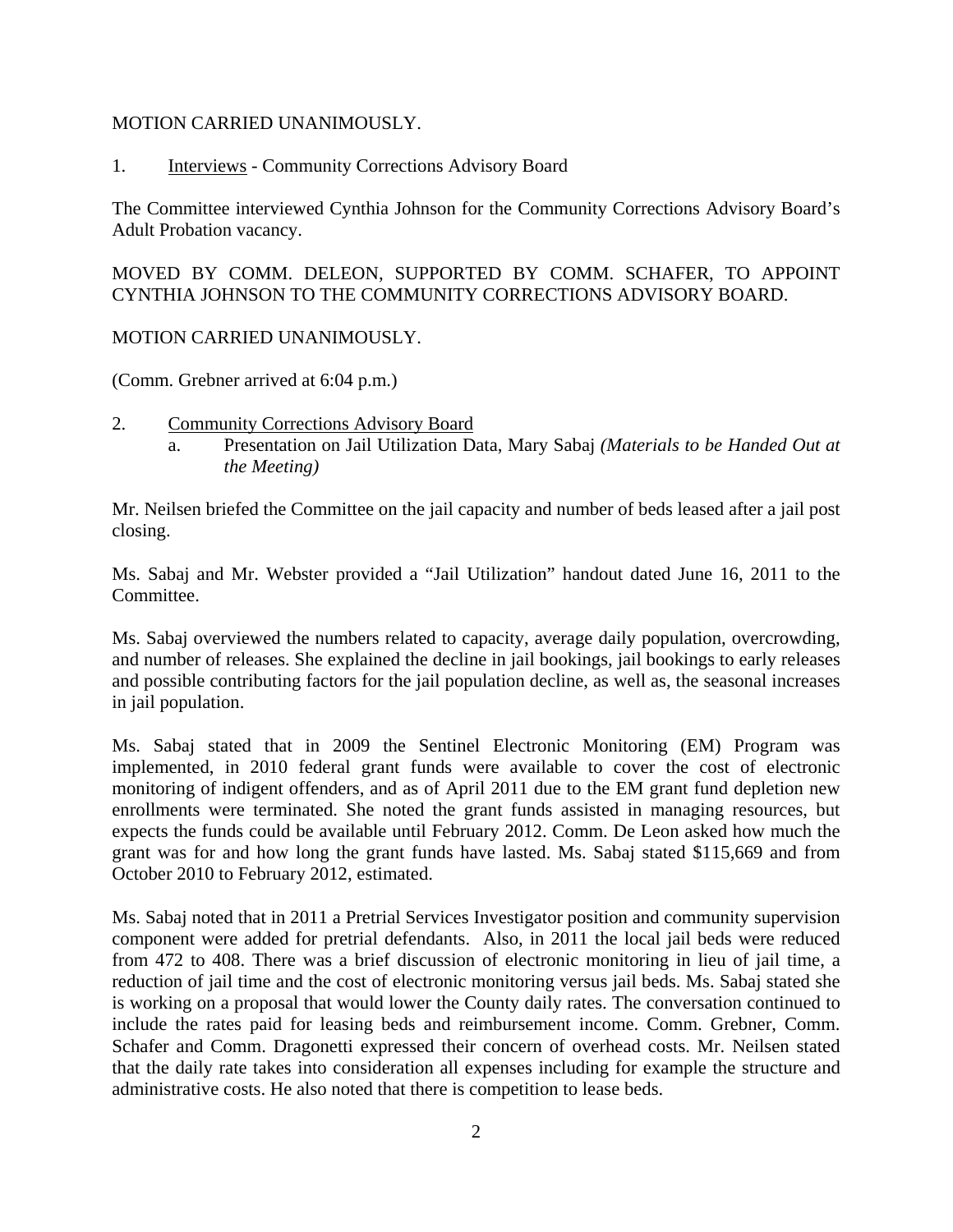Comm. Dragonetti asked what percent are indigent. Mr. Webster provided the Committee with current statistics and forecasted a continued decline in jail bookings. Comm. Grebner asked why the Friend of the Court numbers declined. Mr. Webster explained the priority had changed from arrest to seizure.

Comm. Grebner expressed his concern regarding the number of people being sent to prison rather than jail, renting more beds than what is specified in a contract, abuse of tethering, and funding by means of bed allocation, specifically, people making decisions with no constraints. Comm. Grebner stated in 2013 he would like to consider funding by means of bed allocation and close another jail post. He noted that closing a jail post last year was a good decision.

Ms. Sabaj stated that she did not have the specific numbers of those residing in Ingham County sent to prison, there are sufficient beds, and tethering eligibility is reviewed and enforced by Community Corrections which includes communication with the Judges. She also stated that bed allocation would require communication with the Judges.

3. Update – Mr. Neilsen update on the 911 Consolidation

Mr. Neilsen explained that bids were received last week for the 9-1-1 Center. However, the mechanical bid was significantly over budget. He stated four bids were received for mechanical and that one bid was received for electronics which was not opened because the intent is to rebid. It is also likely that the electrical bid was over budget because the mechanical and electrical are very closely related. Mr. Neilsen noted that no local sub-contractors bid on the electrical. The electrical bids will also be rebid in hopes of getting more participation.

Mr. Neilsen asked Clark Construction, the construction manager to provide revised cost saving plans and specifications to those four sub-contractors who responded to the mechanical bids so they may rebid.

Comm. Celentino asked if there was a reason for the high bids and lack of response. Mr. Neilsen stated it was his opinion that there were other larger projects that were accepting bids at the same time as the County's 9-1-1 Center Project.

Mr. Neilsen explained that rebidding will delay the project from 3 to 4 weeks depending on subcontractor response and Building Authority review. He stated the goal is to get closer to the budget which could include narrowing the Scope of Work, a smaller building and/or no LEED Certification. He noted that if changes were not significant there may be a need to increase the budget.

Comm. Copedge asked who prepared the estimates in the bid packages. Mr. Neilsen stated the construction manager.

Comm. De Leon expressed her concern of the potential delay in entering into a project labor agreement (PLA) with the sub-contractors and asked if the agreement could be signed while moving forward on the revisions. Mr. Neilsen stated that the construction manager is in the process of getting the PLA signed.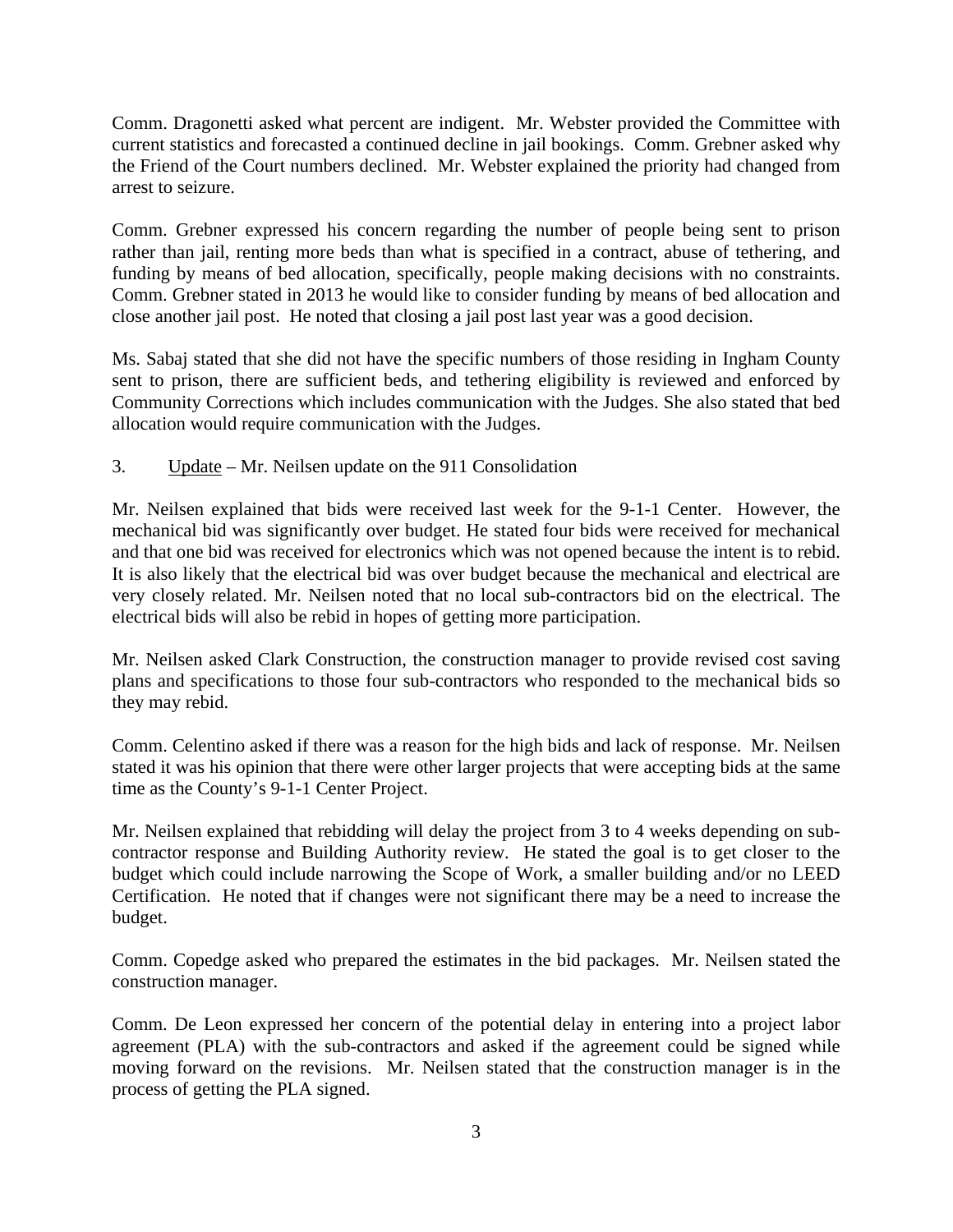Comm. Schafer expressed his concern of increased costs associated with PLAs, and that the original estimate of \$3.6 million did not consider a PLA. Mr. Neilsen noted that the original building was smaller.

The next update will be at the July 14, 2011 meeting.

**Announcements** Comm. De Leon wished Comms. Copedge and Schafer a belated Happy Birthday.

Public Comment None.

The meeting adjourned at approximately 6:56 p.m.

Respectfully submitted,

Julie Buckmaster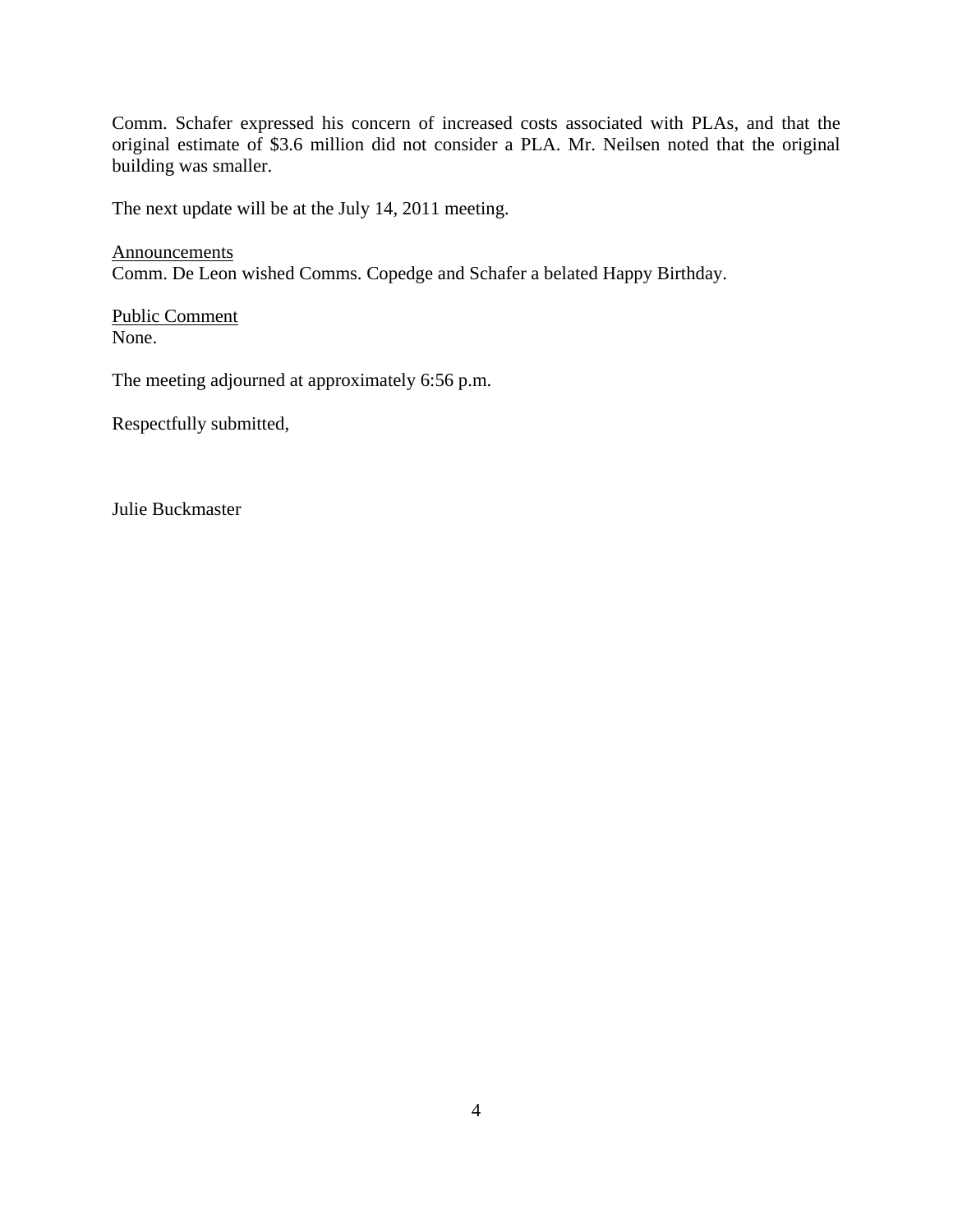# **JULY 14, 2011 LAW ENFORCEMENT AGENDA STAFF REVIEW SUMMARY**

#### **This portion of the agenda is for a discussion item:**

*1a. Sheriff's Office - Update on Inmate Billing Program* 

### **RESOLUTION ACTION ITEMS:**

### **The Deputy Controller is recommending approval of the following resolution:**

*1b. Sheriff's Office - Resolution to Enter Into an Agreement with the City of Lansing to Accept the 2011 Local Jag Grant from the Department of Justice* 

This resolution will authorize Ingham County to enter into a Interlocal agreement between Ingham County and the City of Lansing to accept the \$10,871.00 allocated portion of the 2011 Local JAG grant . These funds would be used for computer upgrades for patrol vehicle laptops for the new 911 Center and vision cad. (See attached memo from Major Joel Maatman.)

*1c. Sheriff's Office - Resolution to Amend the Delhi Township Police Services Contract by Adding a School Resource Officer* 

This resolution will authorize amending the current Police Service Contract for the Charter Township of Delhi effective August 1, 2011 through December 31, 2014, by increasing the contract by the costs of an additional Deputy for the duration of the contract. This contract position to be titled "School Resource Officer" will be funded by the Charter Township of Delhi and the Holt Public Schools. The primary duties of the School Resource Officer will be an assignment at the Holt Public Schools for school related activities.

*2. Community Correction Advisory Board (CCAB) - Resolution Authorizing Entering Into a Contract with the City of Lansing for an Allocation of Funds to Ingham County/City of Lansing Community Corrections for the City 2011-2012 Fiscal Year* 

This resolution will authorize the annual renewal of a contract with the City of Lansing for \$12,500, to be used to support CCAB administrative costs and collaborative efforts with the 54-A District Court and Probation Office. (See attached memo from Mary Sabaj, CCAB Manager.)

*3. Controller's Office/Ingham County Building Authority - Resolution Authorizing the Ingham County Building Authority to Proceed with the Ingham County Consolidated 911 Dispatch Center Project with a Revised Project Design* 

Materials to be distributed under separate cover.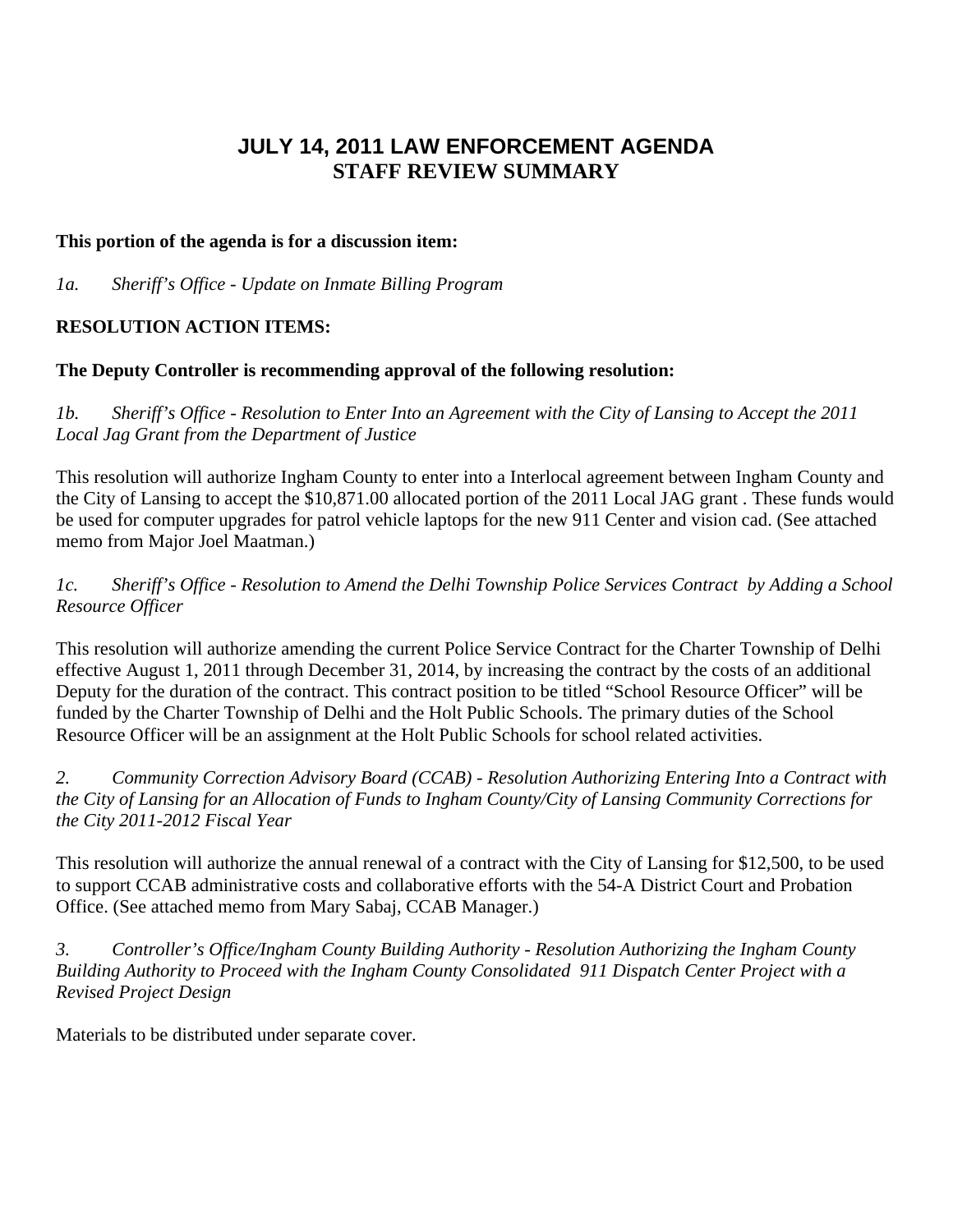### **Agenda Item 1b**

# <span id="page-6-0"></span>**M E M O R A N D U M**

**TO:** Law Enforcement and Finance Committees

**FROM:** Major Joel Maatman

**DATE:** June 24, 2011

**RE:** 2011 Local JAG Grant

This is resolution requesting the Ingham County Sheriff's Office, be allowed to accept a \$10,871.00 from the 2011 Local JAG Grant.

Funds received from this grant will be used for technology upgrades for the Sheriff's Office.

There are **NO** financial implications for accepting this donation for the county.

Thank you.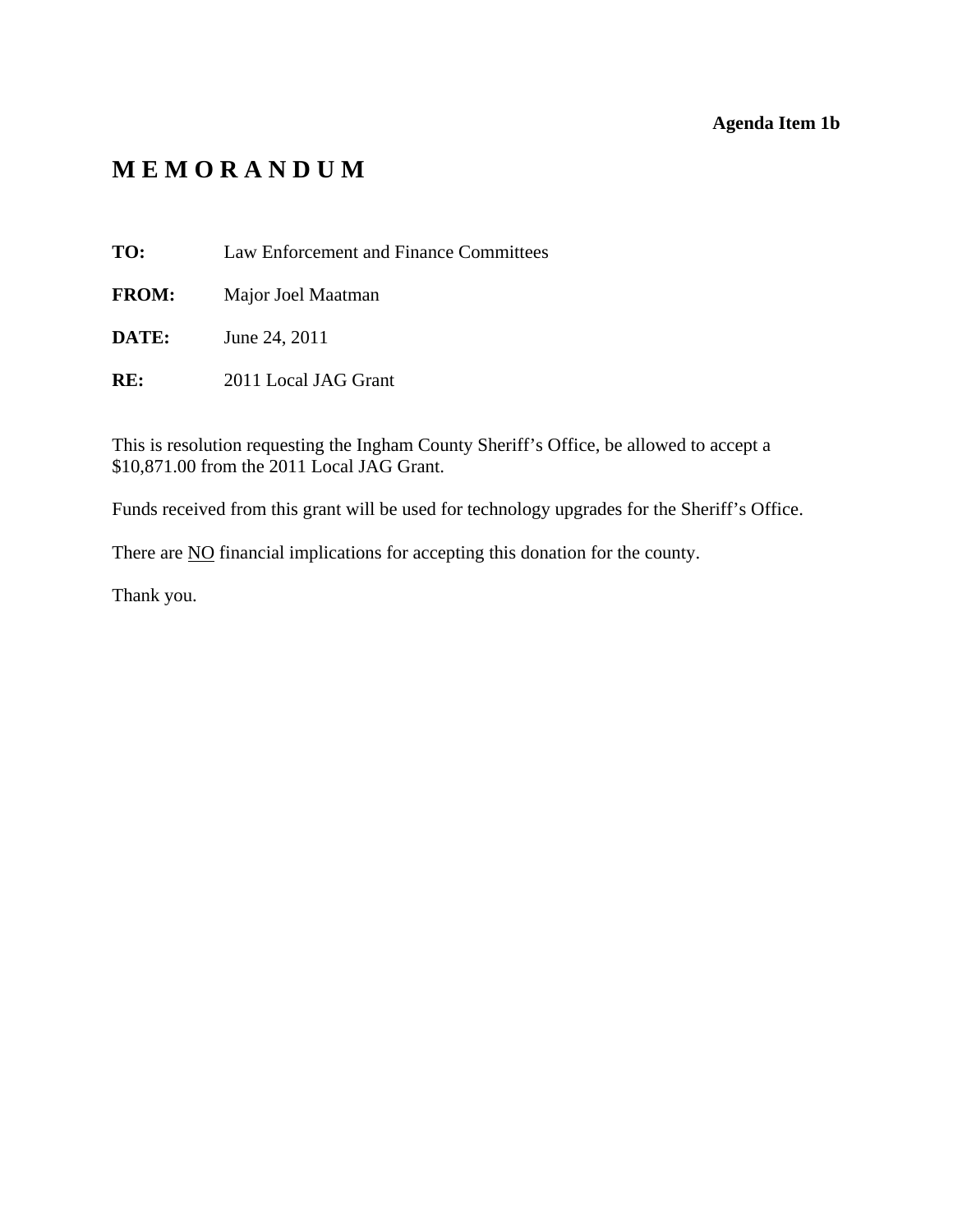Introduced by the Law Enforcement and Finance Committees of the:

## INGHAM COUNTY BOARD OF COMMISSIONERS

### **RESOLUTION TO ENTER INTO AN AGREEMENT WITH THE CITY OF LANSING TO ACCEPT THE 2011 LOCAL JAG GRANT FROM THE DEPARTMENT OF JUSTICE**

WHEREAS, the City of Lansing Police Department and the Ingham County Sheriff's Office were allocated \$128,947.00 from the 2011 Local JAG grant from the Department of Justice; and

WHEREAS, the City of Lansing is the fiduciary of this grant; and

WHEREAS, the Ingham County Sheriff's Office portion allocated from this grant is \$10,871.00; and

WHEREAS, part of the application process to receive this funding from the 2011 Local JAG grant, Ingham County must enter into a Interlocal agreement with the City of Lansing allowing for disbursement of allocated funds to both government police agencies; and

WHEREAS, the portion allocated for the Ingham County Sheriff's Office will be spent on technology upgrades.

THEREFORE BE IT RESOLVED, that the Ingham County Board of Commissioners authorizes Ingham County to enter into a Interlocal agreement between Ingham County and the City of Lansing to accept the \$10,871.00 allocated portion of the 2011 Local JAG grant.

BE IT FURTHER RESOLVED, that the Ingham County Board of Commissioners directs the Controller/Administrator to make the necessary budget adjustments in the Ingham County Sheriff's Office 2011 budget.

BE IT FURTHER RESOLVED, that the Ingham County Board of Commissioners authorizes the Board Chair and Sheriff to sign any necessary contract documents that are consistent with this resolution and approved as to form by the County Attorney.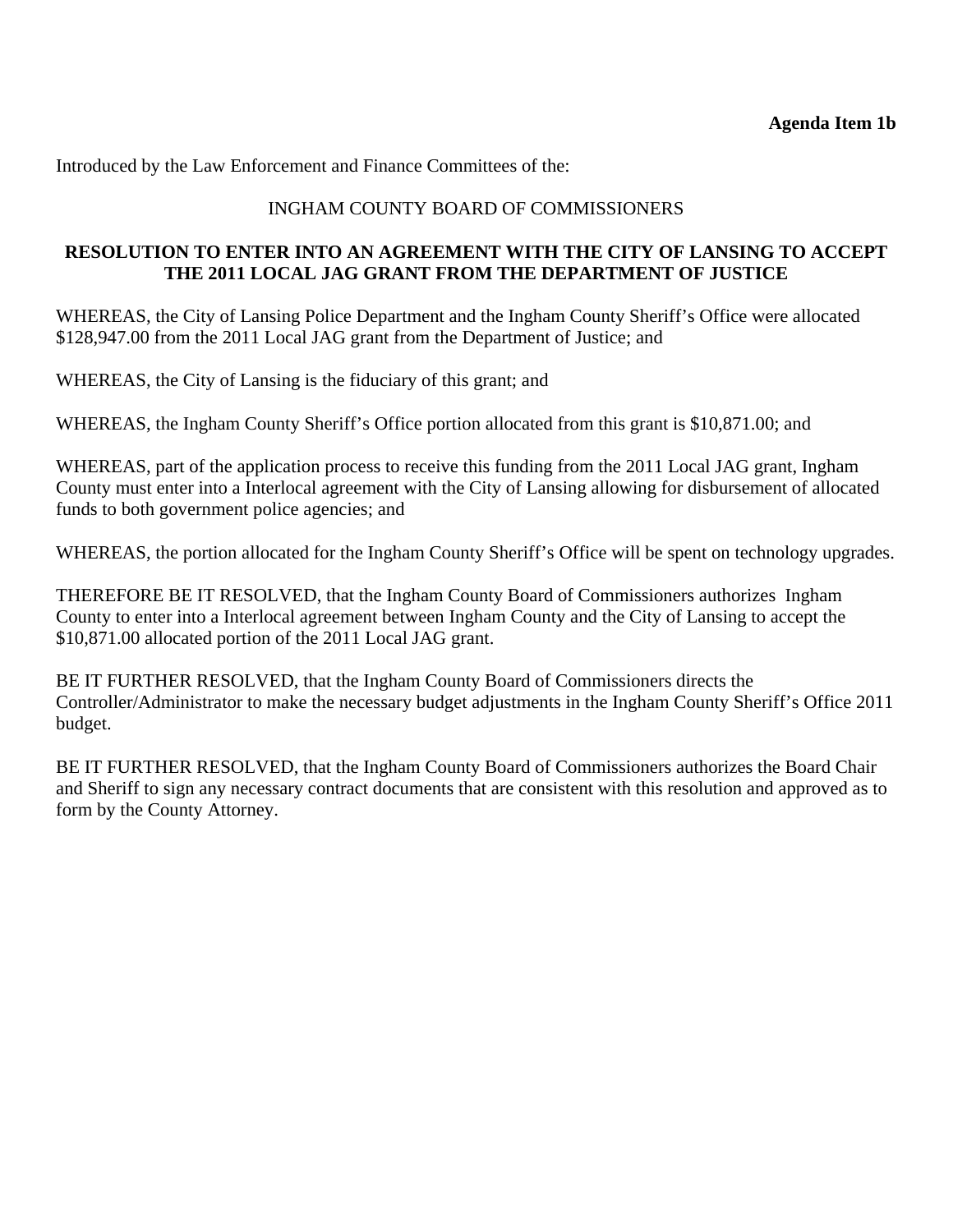<span id="page-8-0"></span>Introduced by the Law Enforcement and Finance Committees of the:

## INGHAM COUNTY BOARD OF COMMISSIONERS

### **RESOLUTION TO AMEND THE DELHI TOWNSHIP POLICE SERVICES CONTRACT BY ADDING A SCHOOL RESOURCE OFFICER**

WHEREAS, the Charter Township of Delhi and the Holt Public Schools have collaborated to fund a Deputy Sheriff; and

WHEREAS, both entities have agreed this Deputy Sheriff will be titled School Resource Officer; and

WHEREAS, the primary duties of the School Resource Officer will be at the Holt Public Schools and School related activities; and

WHEREAS, the Deputy Sheriff/School Resource Officer will begin their assignment on August 1, 2011; and

WHEREAS, the Ingham County Sheriff's Office and Budget office have determined the cost to be \$108,648 for 2011/12 school year, \$110,869 for the 2012/13 school year; and \$113,520 for the 2013/14 school year.

THEREFORE BE IT RESOLVED, the Ingham County Board of Commissioners approves amending the current Police Service Contract for the Charter Township of Delhi effective August 1, 2011 through December 31, 2014 by increasing the contract by \$108,648 for the 2011/12 school year, \$110,869 for the 2012/13 school year, and \$113,520 for the 2013/14 school year.

BE IT FURTHER RESOLVED, the Ingham County Board of Commissioners approves adding one contract Deputy Sheriff Position to the Sherriff's Office roster for the duration of this contract subject to the availability of contract funds.

BE IT FURTHER RESOLVED, the Ingham County Board of Commissioners directs the Controller/Administrator and Budget Office to make the necessary adjustments to the Ingham Sheriff's Office Budgets and Position Allocation list.

BE IT FURTHER RESOLVED, the Ingham County Board of Commissioners authorizes the Board Chairperson, the County Clerk and the Sheriff to sign all necessary contract documents consistent with this Resolution upon review and approval as to form by the County Attorney.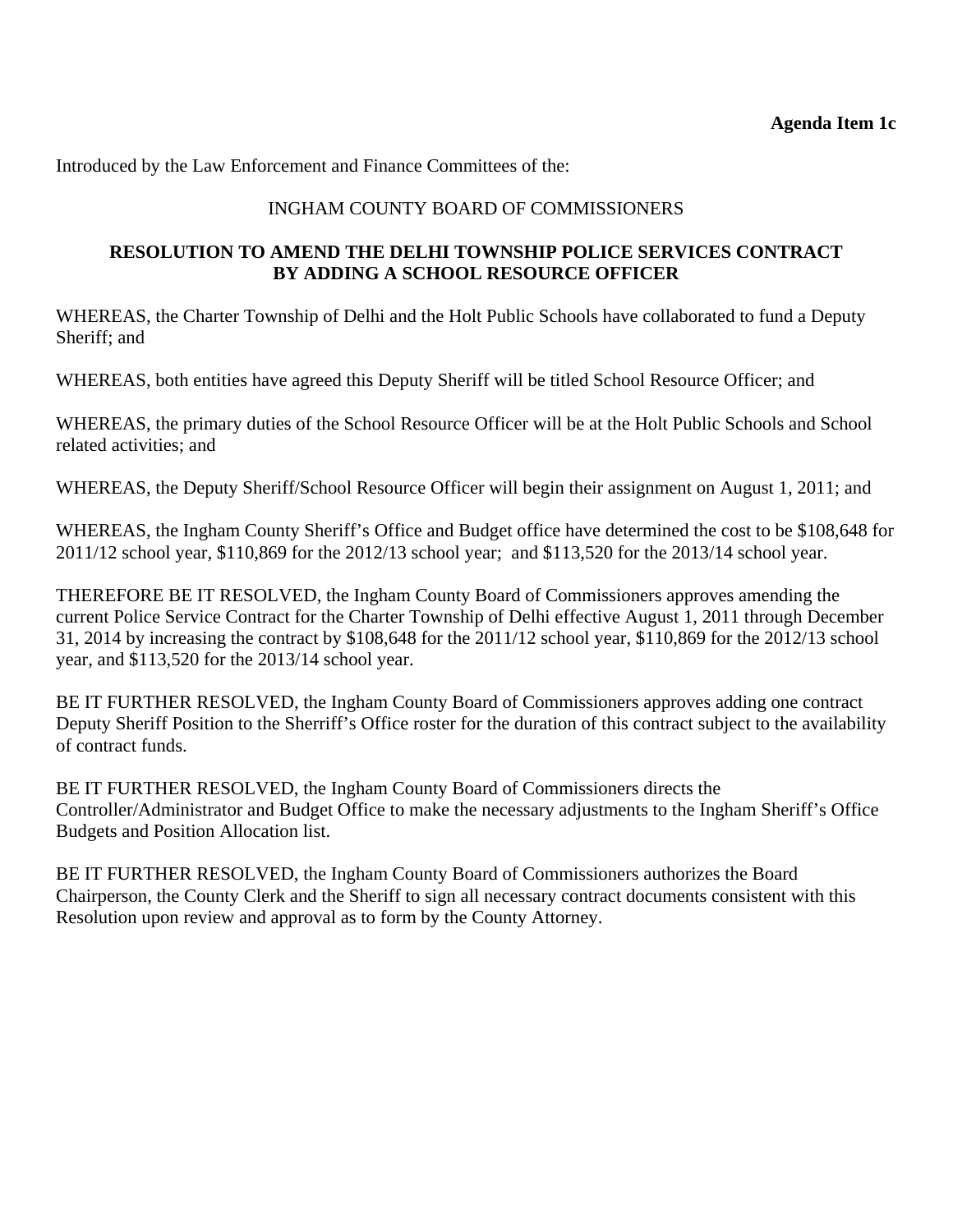<span id="page-9-0"></span>

| TO:   | Law Enforcement and Finance Committees             |
|-------|----------------------------------------------------|
| FROM: | Mary Sabaj<br><b>Community Corrections Manager</b> |
| DATE: | July 6, 2011                                       |
| RE:   | Contract with the City of Lansing for FY 2011-2012 |

This Resolution approved entering a contract with the City of Lansing for \$12,500 to be used to support CCAB administrative costs and collaborative efforts with the 54-A District Court and Probation Office.

| Total                                        | \$12,500 |
|----------------------------------------------|----------|
| Public Education & Training<br>\$1,020       |          |
| <b>Staff Consultant Contract</b><br>\$5,740  |          |
| <b>CCAB</b> Operating Expenses:              | \$6,760  |
| <b>CCAB Manager Personnel Costs</b>          | \$5,740  |
|                                              |          |
| The contract allocates the funds as follows: |          |

### Collaborative Efforts with the 54-A District Court and Probation Office include the following:

Work with 54-A Probation, MidSouth, treatment providers, and jail personnel, to facilitate and coordinate substance abuse assessments and the transfer of 54-A District Court sentenced inmates from the jail to residential treatment programs.

Include 54-A District Court and Probation personnel in 100% of all Jail Utilization Coordinating Committee (JUCC) meetings and/or other related meetings and activities.

Obtain FY2011-2012 State of Michigan Department of Corrections – Office of Community Corrections funding for community-based sanctions and services to be used in reduction of or in lieu of jail time.

Provide jail resource utilization information to increase awareness regarding utilization by responding to specific data requests from 54-A District Court Judges and Probation in cases where the data is available and by distributing the following data reports on an ongoing basis to 54-A District Court and Probation personnel.

Co-sponsor "Women Achieving Success" (WAS) education and training workshops for women probationers and parolees in collaboration with the Circuit Court, 54-A and 55<sup>th</sup> District Courts for the purpose of providing information and resources for taking control of their lives and maintaining successful and productive lives in the community.

Provide an in-jail education opportunity for inmates to begin the process of change by gaining an understanding of basic cognitive change skills.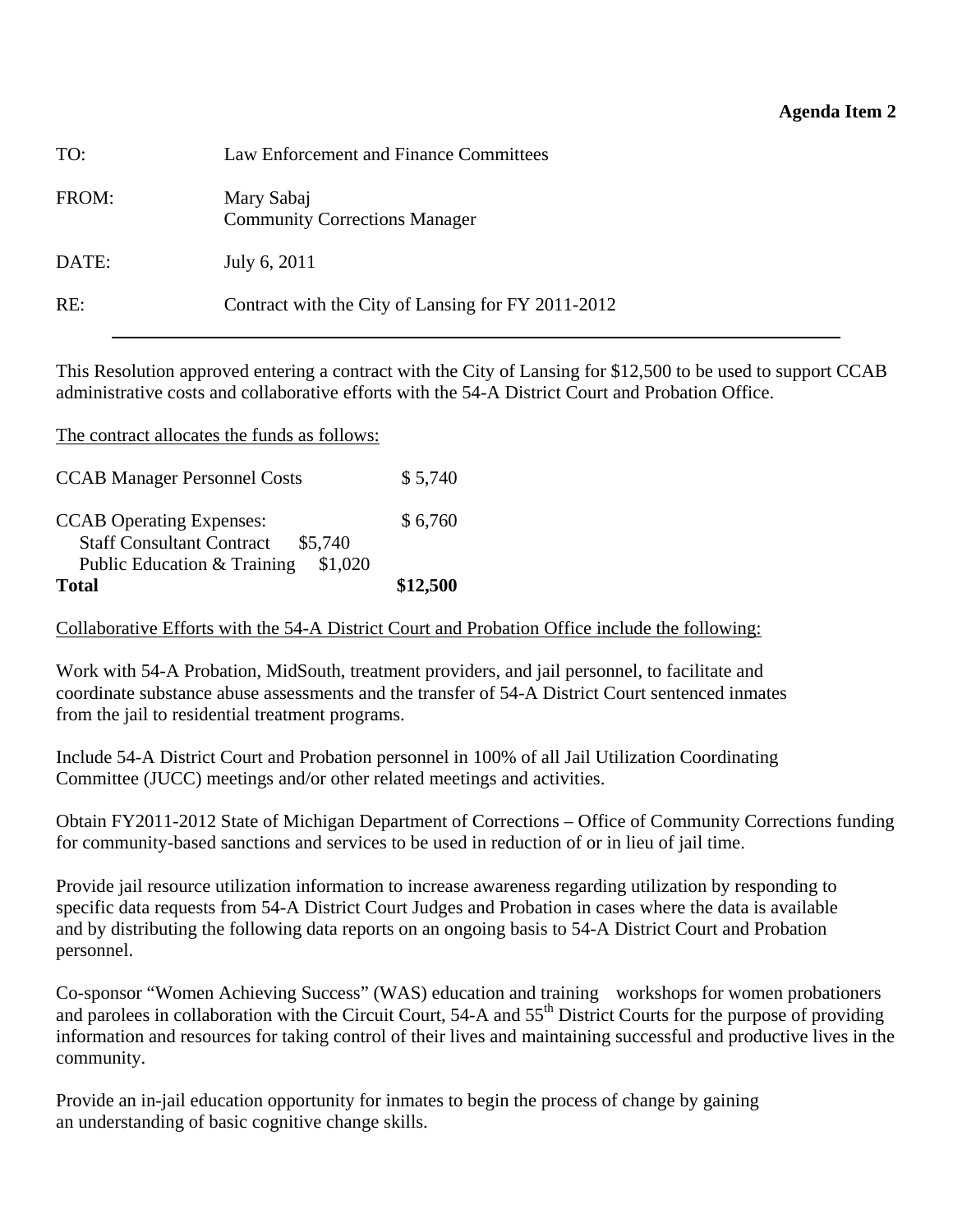Introduced by Law Enforcement and Finance Committees of the:

### INGHAM COUNTY BOARD OF COMMISSIONERS

### **RESOLUTION AUTHORIZING ENTERING INTO A CONTRACT WITH THE CITY OF LANSING FOR AN ALLOCATION OF FUNDS TO INGHAM COUNTY/CITY OF LANSING COMMUNITY CORRECTIONS FOR THE CITY 2011-2012 FISCAL YEAR**

WHEREAS, the Michigan Community Corrections Act of 1988 (PA511) authorizes the establishment of a Community Corrections Advisory Board (CCAB) and Community Corrections programming; and

WHEREAS, Ingham County and the City of Lansing formed a joint CCAB in 1990; and

WHEREAS, a Comprehensive Community Corrections Plan was approved by the Ingham County Board of Commissioners and the Lansing City Council; and

WHEREAS, an annual submission of an application that identifies planned priorities and strategies to be implemented for the upcoming State fiscal year (FY 2011- 2012) was approved by the Ingham County Board of Commissioners and is pending approval by the Lansing City Council; and

WHEREAS, the City of Lansing approved an allocation of \$12,500 to be used to assist with CCAB administration and to support collaborative efforts with the City of Lansing, 54-A District Court and 54-A District Court Probation Department.

THEREFORE BE IT RESOLVED, that the Ingham County Board of Commissioners approves entering into a contract with the City of Lansing for \$12,500 for the time period of July 1, 2011 through June 30, 2012.

BE IT FURTHER RESOLVED, that the Chairperson of the Board of Commissioners and the County Clerk are authorized to sign any necessary contracts and/or subcontracts consistent with this resolution subject to approval as to form by the County Attorney.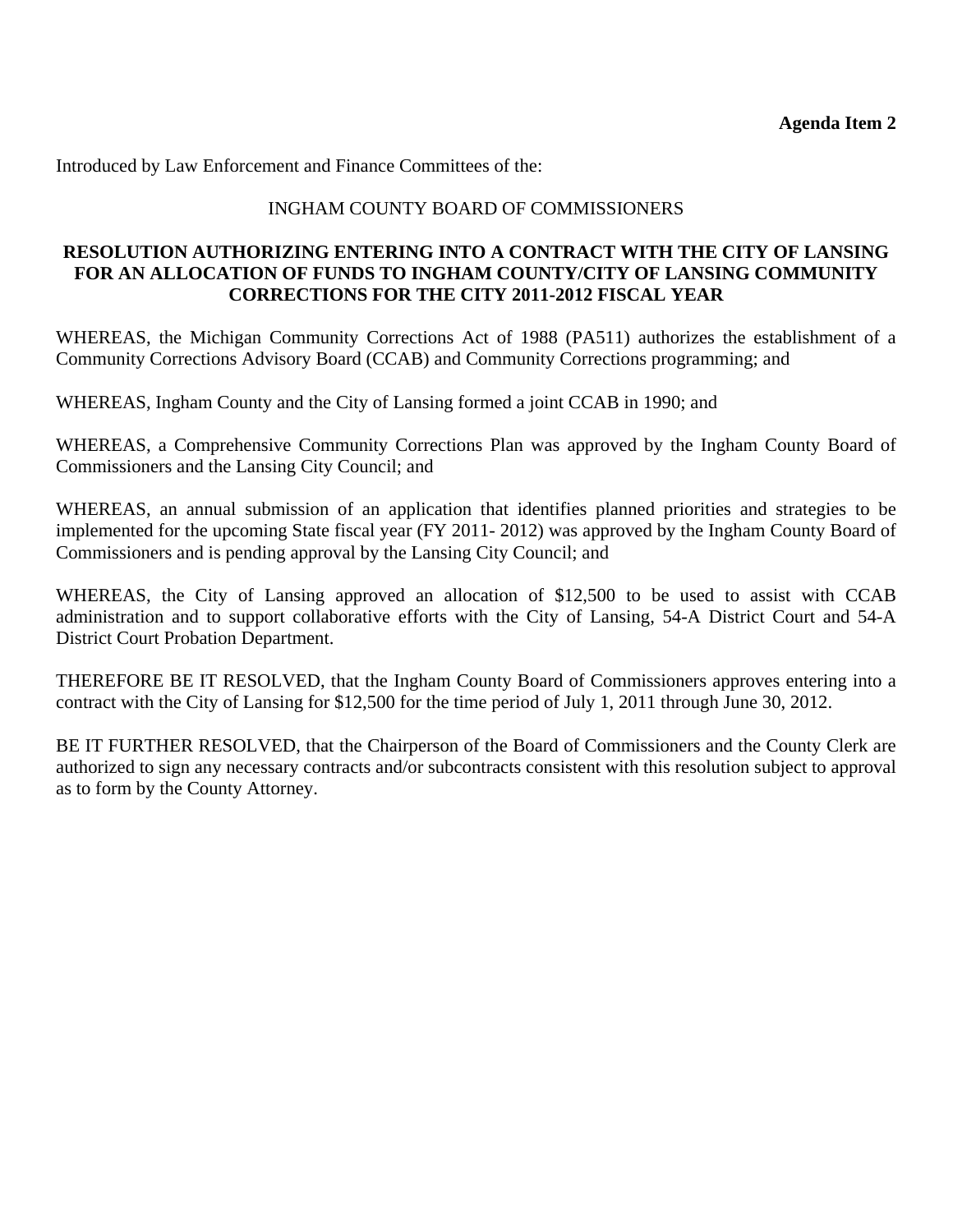<span id="page-11-0"></span>

McCartney & Company, P.C. Certified Public Accountants

2121 University Park Drive, Suite 150 · Okemos, Michigan 48864 Telephone (517) 347-5000 Fax (517) 347-5007

June 10,2011

AGENDA ITEM #

James E. McCartney, CPA Jeffery A. Irwin, CPA Edward B. Rebman, CPA Susan J. Schanski, CPA



**Chairperson** Ingham County Board of Commissioners County Building Mason, Ml 48854

Dear Sir or Madam:

You will find enclosed an annual accounting for the Ingham County 9-1-1 Service District. Section 405 of Senate Bill No. 303 of 1986 requires that telephone service providers of each service district prepare an annual accounting of the 9-1-1 technical (network) revenues and expenses.

We have been retained by the service providers listed on the attached statement to compile this information. This report provides your district's information for each listed provider of 9-1-1 service in your district. The over (under) collection amount may result in a change in the 9-1-1 technical rate. Rate changes are generally done annually in May to be effective July 1.

If you have any questions regarding the information, please contact our office.

Very truly yours,

ward Reeman Edward B. Rebman

EBR:kp **Enclosures** cc: 911 coordinator

PIECEIVED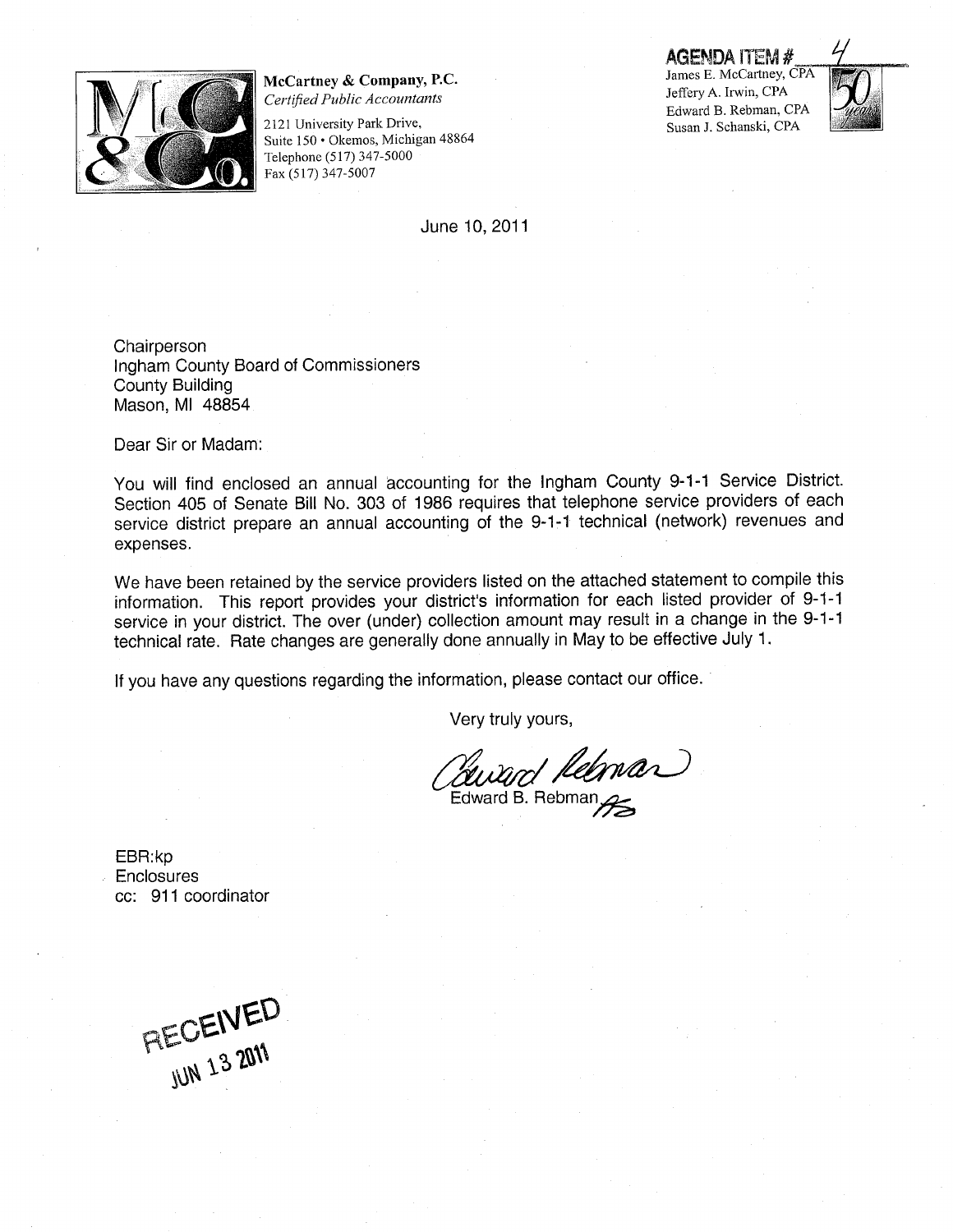# INGHAM COUNTY

 $\begin{bmatrix} 1 \\ 1 \end{bmatrix}$ 

 $\begin{bmatrix} 1 \\ 1 \end{bmatrix}$ 

 $\begin{bmatrix} 1 & 0 \\ 0 & 1 \end{bmatrix}$ 

 $\sqrt{2}$ 

 $\begin{bmatrix} 1 \\ 1 \\ 1 \\ 1 \end{bmatrix}$ 

 $\begin{bmatrix} 1 & 0 & 0 \\ 0 & 1 & 0 \\ 0 & 0 & 0 \\ 0 & 0 & 0 \end{bmatrix}$ 

 $\mathbb{F}$ 

ţ.

E911 Technical Surcharge Pool

Financial Statements

December 31. 2010 and 2009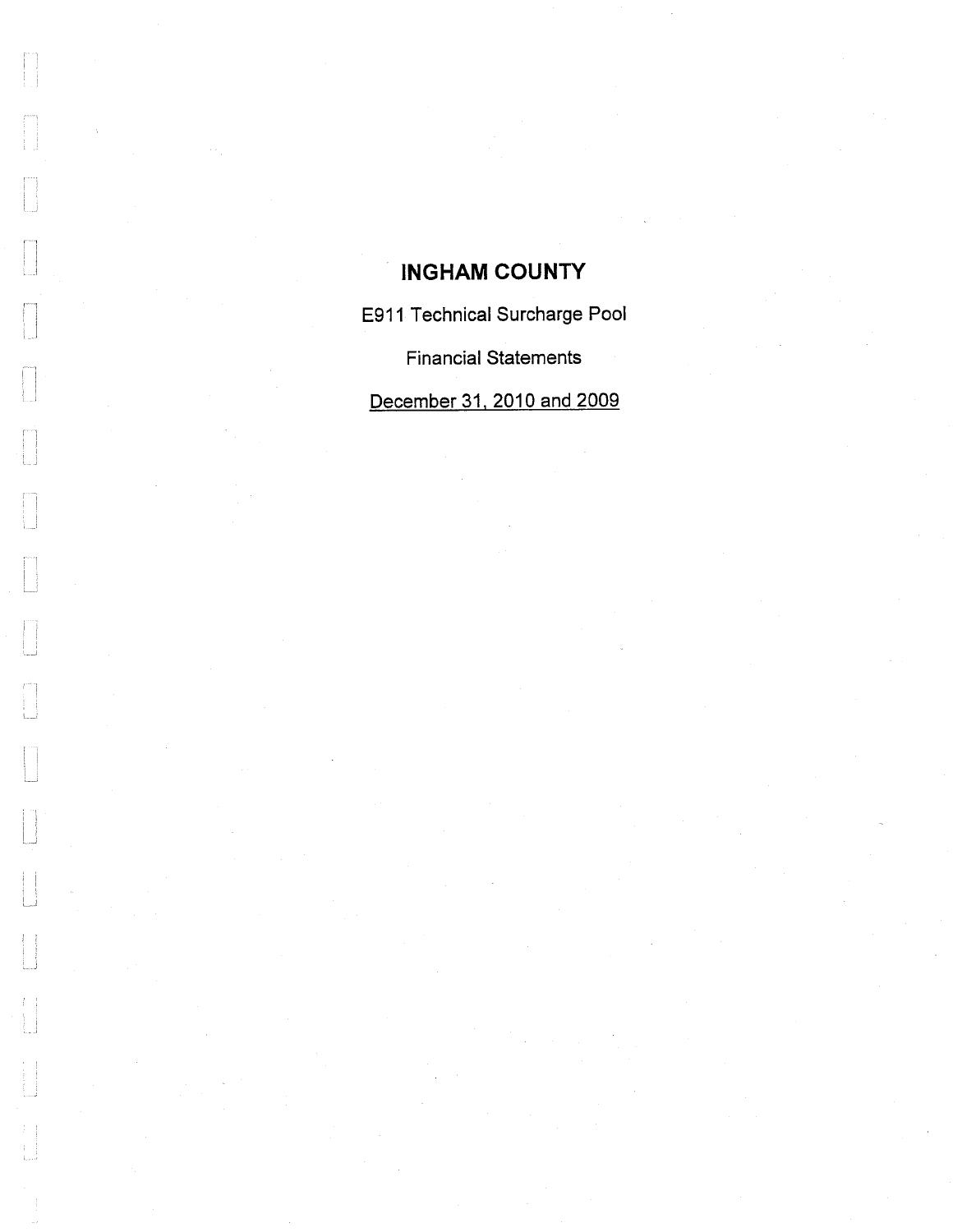- Contents -

|                                                   | Page |
|---------------------------------------------------|------|
| <b>Accountant's Compilation Report</b>            |      |
| <b>Statements of Trust Assets and Liabilities</b> |      |
| Statements of Trust Receipts and Expenditures     | З    |
| <b>Statements of Cash Flows</b>                   |      |
| Notes to Financial Statements                     |      |

 $\begin{bmatrix} 1 \\ 1 \end{bmatrix}$ 

 $\begin{bmatrix} 1 & 0 \\ 0 & 1 \end{bmatrix}$ 

 $\sqrt{2}$ 

 $\Box$ 

 $\begin{bmatrix} 1 \\ 1 \end{bmatrix}$ 

 $\begin{bmatrix} 1 \\ 1 \\ 1 \end{bmatrix}$ 

 $\begin{bmatrix} 1 \\ 1 \\ 1 \end{bmatrix}$ 

 $\begin{bmatrix} 1 & 0 & 0 \\ 0 & 0 & 0 \\ 0 & 0 & 0 \\ 0 & 0 & 0 \\ 0 & 0 & 0 \\ 0 & 0 & 0 \\ 0 & 0 & 0 \\ 0 & 0 & 0 \\ 0 & 0 & 0 \\ 0 & 0 & 0 & 0 \\ 0 & 0 & 0 & 0 \\ 0 & 0 & 0 & 0 \\ 0 & 0 & 0 & 0 \\ 0 & 0 & 0 & 0 & 0 \\ 0 & 0 & 0 & 0 & 0 \\ 0 & 0 & 0 & 0 & 0 \\ 0 & 0 & 0 & 0 & 0 \\ 0 & 0 & 0 & 0 & 0 & 0 \\ 0 & 0 &$ 

F

 $\int$ 

 $\begin{bmatrix} 1 & 1 \\ 1 & 1 \end{bmatrix}$ 

 $\begin{bmatrix} 1 & 1 \\ 1 & 1 \\ 1 & 1 \end{bmatrix}$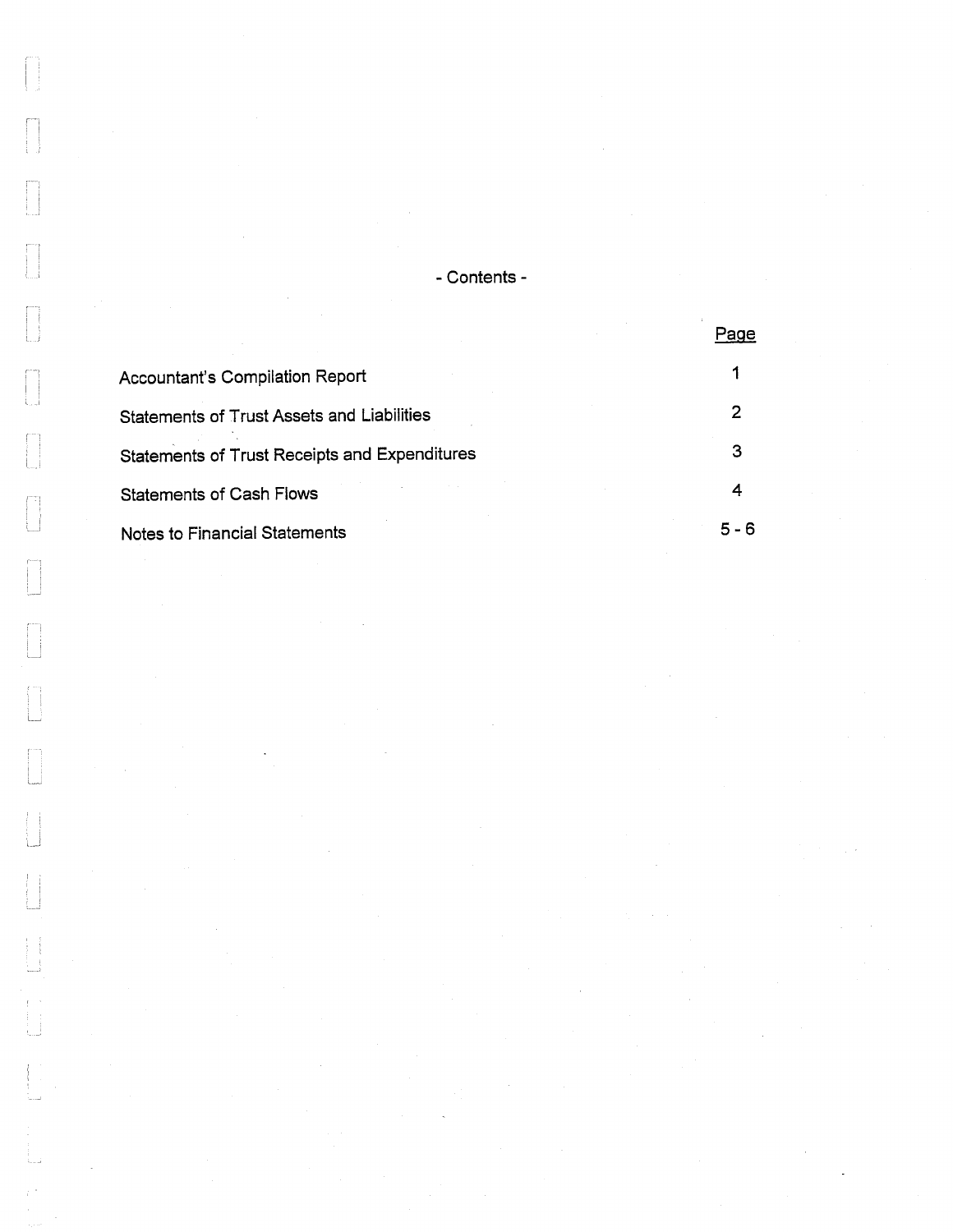

#### McCartney & Company, P.C. Certified Public Accountants

2121 University Park Drive, Suite 150 · Okemos, Michigan 48864 Telephone (517) 347-5000 Fax (517) 347-5007

James E. McCartney, CPA Jeffery A. Irwin, CPA Edward B. Rebman, CPA Susan J. Schanski, CPA



#### Accountant's Compilation Report

Telephone Service Suppliers Ingham County E911 Technical Surcharge Pool Okemos, Ml

We have compiled the accompanying statements of trust assets and liabilities of the Ingham County E911 Technical Surcharge Pool (an association) as of December 31, 2010 and 2009, and the related statements of trust receipts and expenditures and cash flows for the years then ended. We have not audited or reviewed the accompanying financial statements and, accordingly, do not express an opinion or provide any assurance about whether the financial statements are in accordance with accounting principles generally accepted in the United States of America.

Telephone Service Suppliers are responsible for the preparation and fair presentation of the financial statements in accordance with accounting principles generally accepted in the United States of America and for designing, implementing, and maintaining internal control relevant to the preparation and fair presentation of the financial statements.

Our responsibility is to conduct the compilation in accordance with Statements on Standards for Accounting and Review Services issued by the American Institute of Certified Public Accountants The objective of a compilation is to assist the Telephone Service Suppliers in presenting financial information in the form of financial statements without undertaking to obtain or provide any assurance that there are no material modifications that should be made to the financial statements.

We are not independent with respect to the Ingham County E911 Technical Surcharge Pool.

McCartin & Company, P.C.

May 19, 2011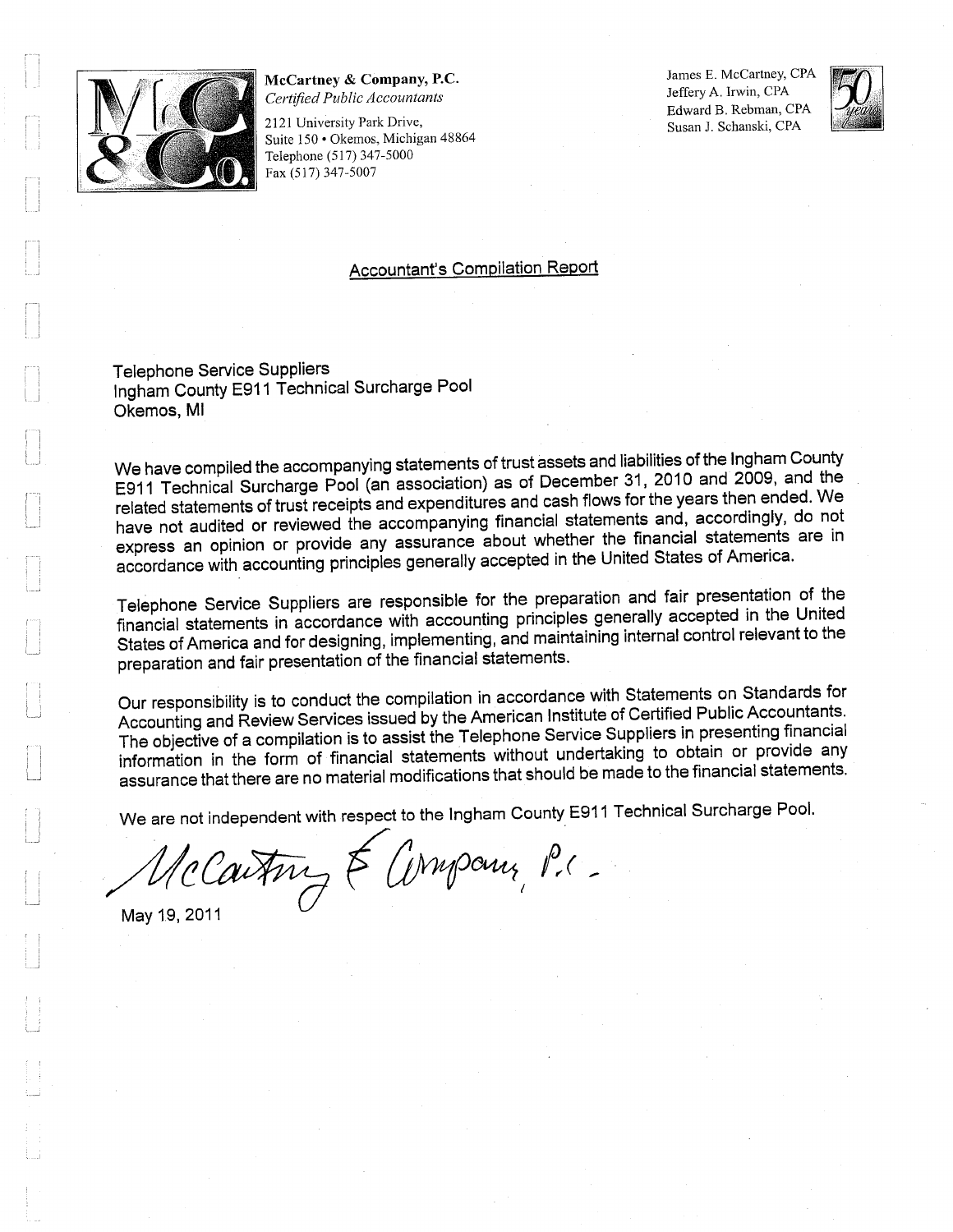## lngham County E911 Technical Surcharge Pool (An Association) Statements of Trust Assets and Liabilities As of December 31. 2010 and 2009

|                                                        | 2010 |                 |      | 2009            |  |
|--------------------------------------------------------|------|-----------------|------|-----------------|--|
| <b>Current Assets</b><br><b>Equity in Common Funds</b> | \$   | 4,410           | \$   | 33,071          |  |
| Accounts Receivable -<br><b>Service Suppliers</b>      |      | 43,878          |      | 31,365          |  |
| <b>Total Current Assets</b>                            | \$   | 48,288          | \$   | 64,436          |  |
|                                                        |      |                 |      |                 |  |
| <b>Current Liabilities</b><br>Accounts Payable -       |      |                 |      |                 |  |
| <b>Service Suppliers</b><br><b>Service Users</b>       | \$   | 41,758<br>6,530 | - \$ | 54,640<br>9,796 |  |
| <b>Total Current Liabilities</b>                       | S    | 48,288          | \$   | 64,436          |  |

f<br>1

See accountant's report and notes to the financial statements.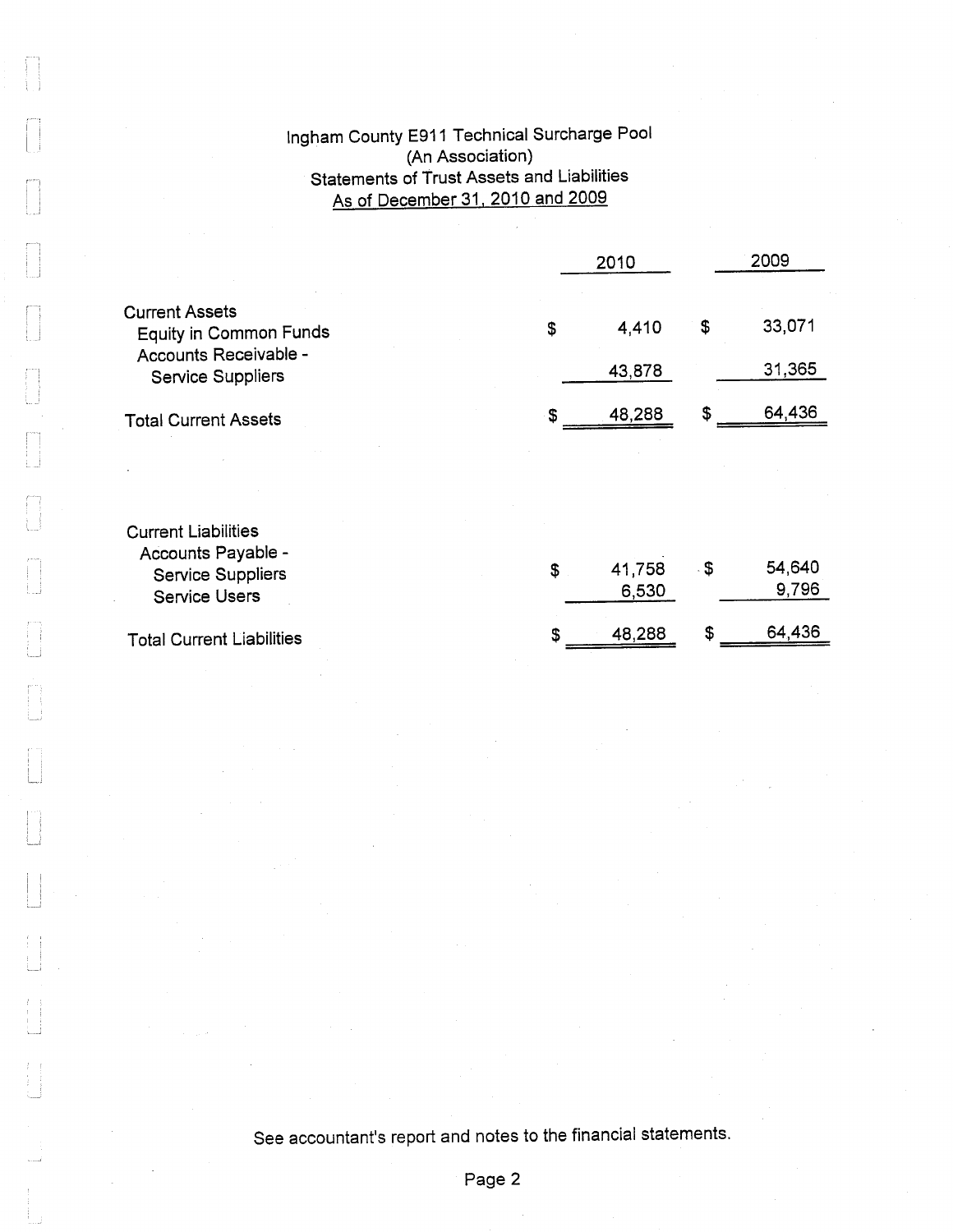## Ingham County E911 Technical Surcharge Pool (An Association) Statements of Trust Receipts and Expenditures For the Years Ended December 31. 2010 and 2009

|                                                        | 2010 |               | 2009      |
|--------------------------------------------------------|------|---------------|-----------|
| <b>Receipts - Technical Surcharges</b>                 | \$   | 275,121<br>\$ | 281,972   |
| <b>Expenditures - Provision of Service</b>             |      | 278,387       | 310,796   |
| Deficit of Receipts Over Expenditures                  |      | (3,266)       | (28, 824) |
| Accounts Payable - Service Users,<br>Beginning of Year |      | 9,796         | 38,620    |
| Accounts Payable - Service Users,<br>End of Year       | \$   | \$<br>6,530   | 9,796     |

See accountant's report and notes to the financial statements.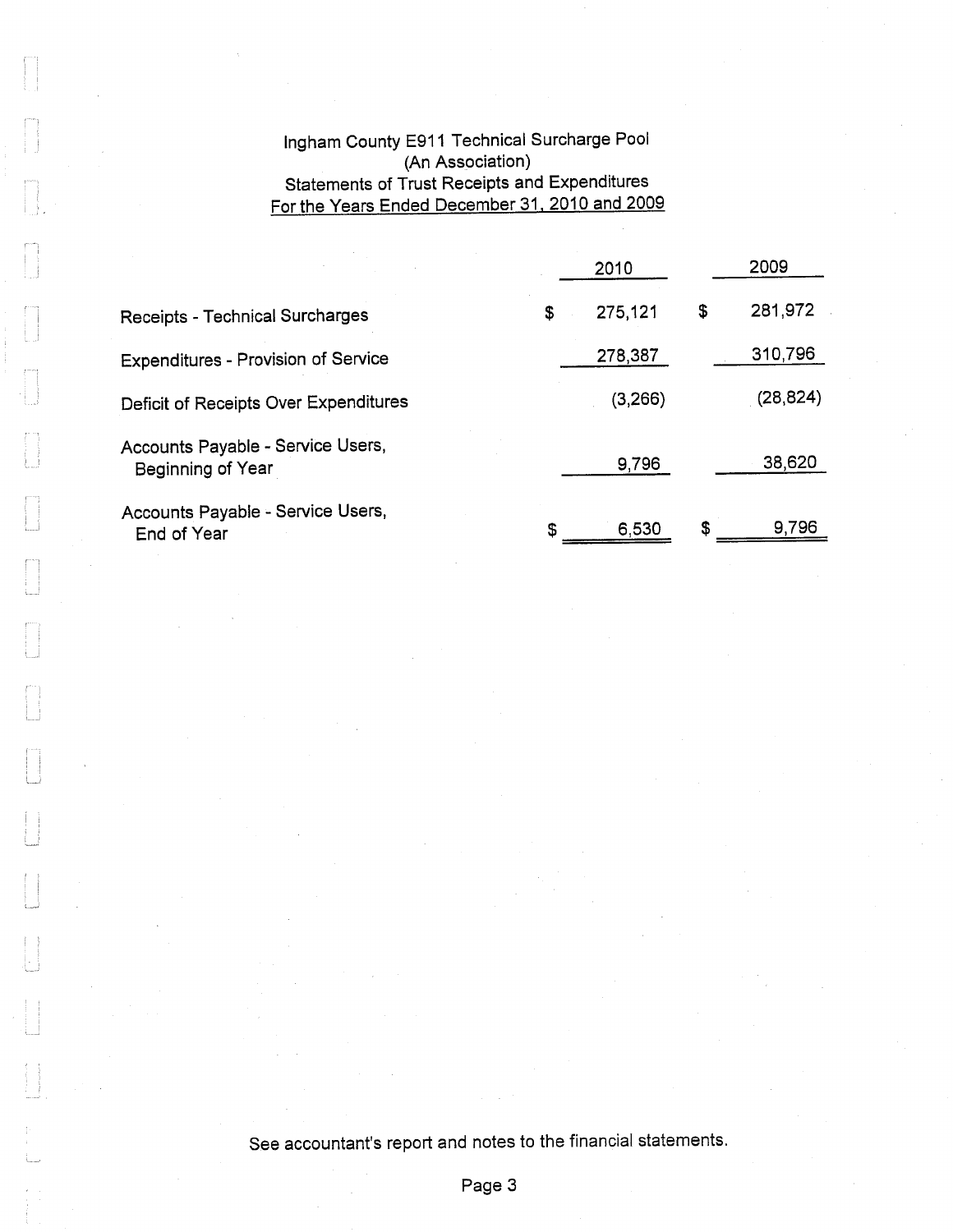# lngham County E911 Technical Surcharge Pool (An Association) Statements of Cash Flows For the Years Ended December 31, 2010 and 2009

|                                                                                                      |  | 2010 |                        | 2009                   |  |
|------------------------------------------------------------------------------------------------------|--|------|------------------------|------------------------|--|
| <b>Cash Flows from Operating Activities</b><br><b>Accounts Receivable</b><br><b>Accounts Payable</b> |  | \$   | (12, 513)<br>(16, 148) | \$<br>(4,579)<br>(914) |  |
| Net Cash Flows Used by<br><b>Operating Activities</b>                                                |  |      | (28, 661)              | (5,493)                |  |
| Decrease in Common Funds                                                                             |  |      | (28, 661)              | (5, 493)               |  |
| Equity in Common Funds,<br>Beginning of Year                                                         |  |      | 33,071                 | 38,565                 |  |
| Equity in Common Funds,<br>End of Year                                                               |  | \$   | 4,410                  | \$<br>33,071           |  |

See accountant's report and notes to the financial statements.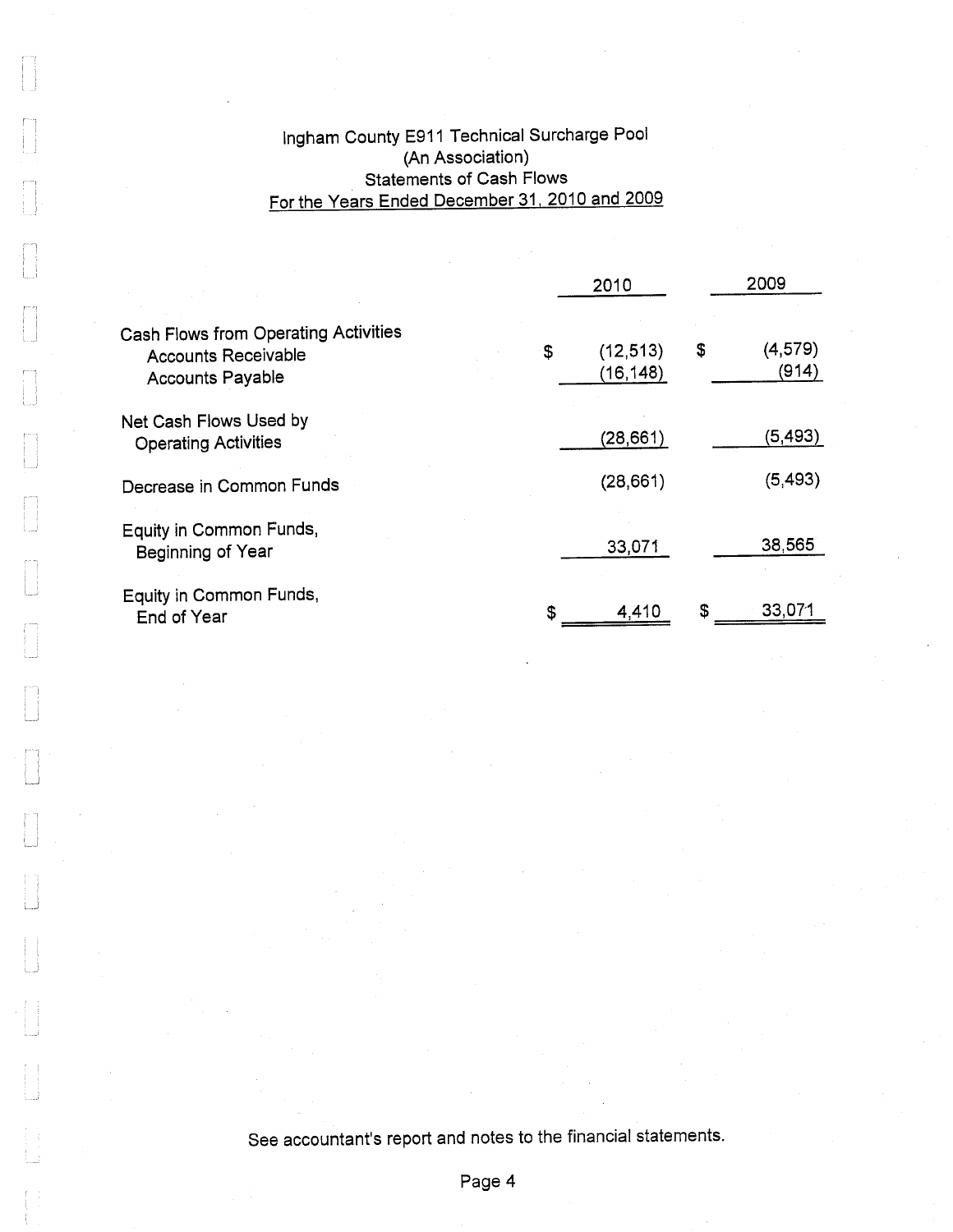#### Ingham County E911 Technical Surcharge Pool (An Association)

#### Notes to Financial Statements

#### Note 1 - Nature of Activities

The Ingham County E911 Technical Surcharge Pool (Pool) is an unincorporated association of suppliers of emergency (911) telephone service within Ingham County, in the State of Michigan. It was formed to provide for the settlement of costs between suppliers as required by Public Act 32 (P.A. 32) of 1986, as amended.

The service suppliers for this Pool are Verizon North, Inc., AT&T, Springport Telephone Company, Verizon South, Inc., Shiawassee Telephone Company, TDS Metrocom, Matrix Telecom, Comcast, Century of Michigan and Telnet. In accordance with P.A. 32, these suppliers are entitled to recovery of costs as defined by the statute. In addition, the statute requires uniform billing on a geographic basis. Each supplier reports its billings and costs. These amounts are then pooled and settlements for over or under collections are made.

#### Note 2 - Significant Accounting Policies

Basis of Accounting: These financial statements are prepared on the accrual basis of accounting. Receipts are recorded when billed and expenditures are recorded based upon the provisions of tariffs filed with the Michigan Public Service Commission.

Trust Funds: All funds within the pool are held in trust solely for the service suppliers. Since the statute mandates cost recoveries, there is no income, loss or corresponding fund balance. Due to the nature of the Pool, taxes on income are not applicable. Accordingly, these financial statements do not reflect a provision for income taxes and the Pool has no other tax positions which must be considered for disclosure

Accounts Receivable or Payable - Service Users: These amounts represent future billings or refunds to adjust for the over or under collection of telephone surcharges from the service users. These adjustments are normally made on an annual basis.

Accounts Receivable or Payable - Service Suppliers: These amounts represent the corresponding contra asset or liability to the Accounts Receivable or Payable - Service Users and are amounts due to or from the service suppliers.

Equity or Deficiency in Common Funds: The service suppliers utilize a common bank account for the seventy-nine service districts within the State of Michigan. Equity or Deficiency in Common Funds represents the Pool's cash and cash equivalents or advances from this bank account. Cash and cash equivalents consist of cash on deposit and shortterm investments with maturities of three months or less. Interest earnings, generally immaterial, are credited to the various pools to reduce reported costs.

Technical Surcharges: Technical surcharges represent the monthly billings by the telephone service suppliers. These amounts are determined in accordance with the provisions of P.A. 32 and are subject to maximum caps as stipulated by that statute.